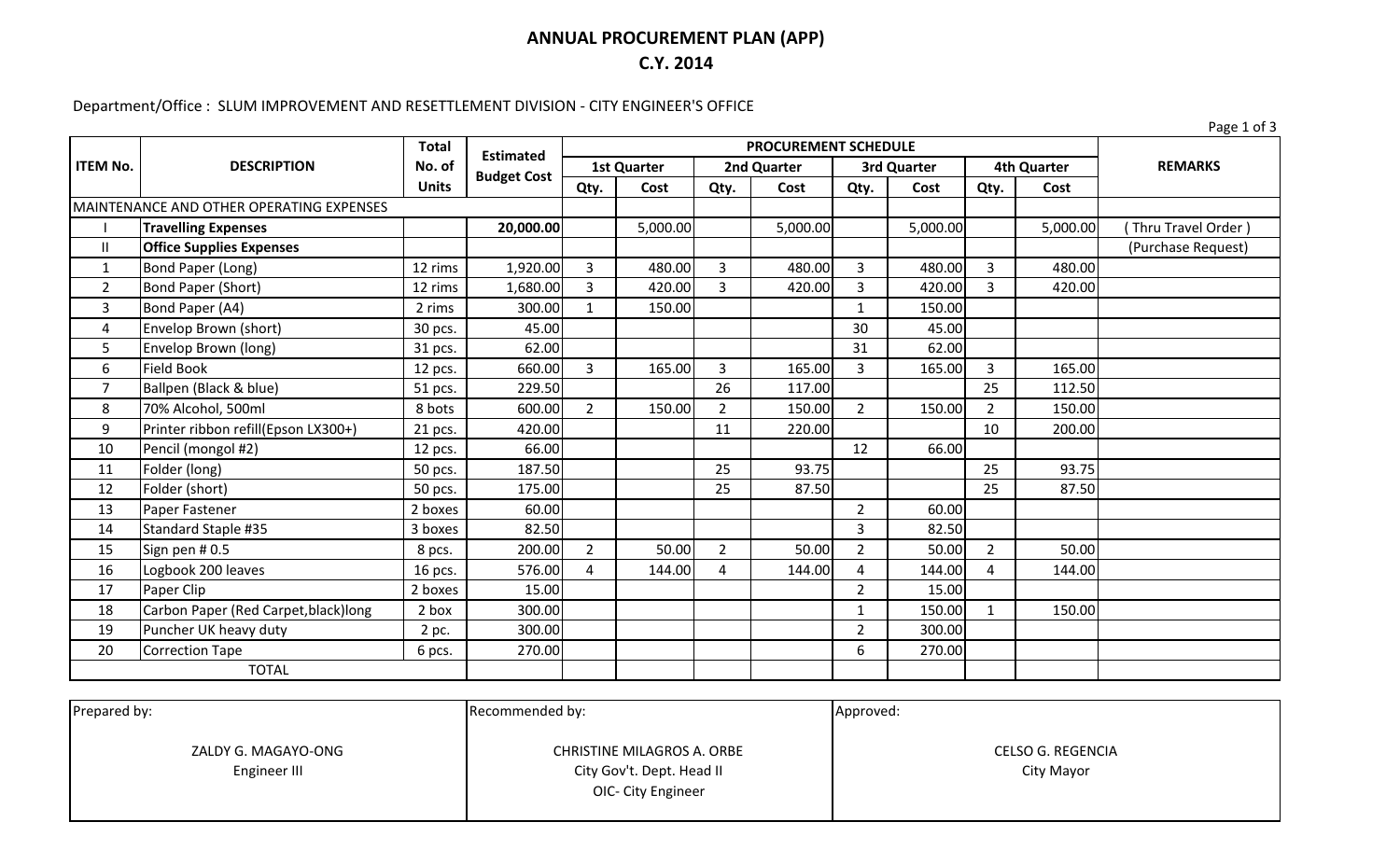## **ANNUAL PROCUREMENT PLAN (APP)**

**C.Y. 2014**

#### Department/Office : SLUM IMPROVEMENT AND RESETTLEMENT DIVISION - CITY ENGINEER'S OFFICE

|                 | <b>DESCRIPTION</b>                            | <b>Total</b> | <b>Estimated</b>   | <b>PROCUREMENT SCHEDULE</b> |           |                |          |                |           |                    |          |                    |
|-----------------|-----------------------------------------------|--------------|--------------------|-----------------------------|-----------|----------------|----------|----------------|-----------|--------------------|----------|--------------------|
| <b>ITEM No.</b> |                                               | No. of       | <b>Budget Cost</b> | <b>1st Quarter</b>          |           | 2nd Quarter    |          | 3rd Quarter    |           | <b>4th Quarter</b> |          | <b>REMARKS</b>     |
|                 |                                               | <b>Units</b> |                    | Qty.                        | Cost      | Qty.           | Cost     | Qty.           | Cost      | Qty.               | Cost     |                    |
| 21              | Stapler Max with remover #35                  | 2 pc.        | 550.00             |                             |           |                |          |                |           | $2^{\circ}$        | 550.00   | (Purchase Request) |
| 22              | <b>Nedstone Paste</b>                         | 1 pc.        | 25.00              |                             |           |                |          |                |           | $\mathbf{1}$       | 25.00    |                    |
| 23              | Casio Scientific Calculator                   | 2 pc.        | 1,900.00           | $2^{\circ}$                 | 1,900.00  |                |          |                |           |                    |          |                    |
| 24              | Cutter                                        | 2 pcs.       | 50.00              |                             |           |                |          |                |           | $\overline{2}$     | 50.00    |                    |
| 25              | Mouse Optical USB connection type             | 2 pc.        | 700.00             |                             |           | $\mathbf{1}$   | 350.00   |                |           | $\mathbf{1}$       | 350.00   |                    |
| 26              | Mouse pad                                     | 2 pcs.       | 110.00             |                             |           |                |          | $\overline{2}$ | 110.00    |                    |          |                    |
| 27              | Scotch Tape, 18mm/50yrds.                     | 4 pcs.       | 46.00              |                             |           |                |          |                |           | $\overline{4}$     | 46.00    |                    |
| 28              | Stabelo                                       | 6 pcs.       | 210.00             |                             |           | $\overline{3}$ | 105.00   |                |           | 3                  | 105.00   |                    |
| 29              | <b>Wall Clock Valentino</b>                   | 1 pc.        | 325.00             | $\mathbf{1}$                | 325.00    |                |          |                |           |                    |          |                    |
| 30              | <b>Stand Fan Standard</b>                     | 1 pc.        | 1,950.00           |                             |           | $\mathbf{1}$   | 1,950.00 |                |           |                    |          |                    |
| 31              | Detergent Powder 500 gms./pouch               | 9 pouch      | 216.00             | $\overline{3}$              | 72.00     | $\overline{2}$ | 48.00    | $\overline{2}$ | 48.00     | $\overline{2}$     | 48.00    |                    |
| 32              | Dust Pan, plastic w/ handle, large            | $2$ pc       | 69.80              |                             |           |                |          | $2^{\circ}$    | 69.80     |                    |          |                    |
| 33              | Stamp Pad Ink violet 50ml                     | 4 bottles    | 91.60              | $\overline{2}$              | 45.80     |                |          |                |           | $2^{\circ}$        | 45.80    |                    |
| 34              | Stamp Pad, felt pad                           | 2 pcs.       | 52.40              |                             |           |                |          |                |           | $2^{\circ}$        | 52.40    |                    |
| 35              | Eraser, rubber                                | 12 pcs       | 65.40              |                             |           |                |          |                |           | 12                 | 65.40    |                    |
| 36              | Flash Drive, 8GB Capacity                     | 1 pc.        | 490.50             |                             |           |                |          | 1              | 490.50    |                    |          |                    |
|                 |                                               |              | 15,000.20          |                             | 3,901.80  |                | 4,380.25 |                | 3,327.80  |                    | 3,390.35 |                    |
| III             | <b>Gasoline, Oil &amp; Lubricants</b>         |              |                    |                             |           |                |          |                |           |                    |          | (Purchase Request) |
|                 | Oil                                           | 10           | 7,900.00           | 3                           | 2,370.00  | $\overline{2}$ | 1,580.00 | 3              | 2,370.00  | $2^{\circ}$        | 1,580.00 |                    |
|                 | Premium                                       | 534          | 32,100.00          | 133.5                       | 8,025.00  | 133.5          | 8,025.00 | 133.5          | 8,025.00  | 133.5              | 8,025.00 |                    |
|                 |                                               |              | 40,000.00          |                             | 10,395.00 |                | 9,605.00 |                | 10,395.00 |                    | 9,605.00 |                    |
| IV              | <b>Repairs &amp; Maint. - Service Vehicle</b> |              |                    |                             |           |                |          |                |           |                    |          | (Purchase Request) |
|                 | Sparkplug                                     | 1 pc.        | 250.00             |                             |           | $\overline{1}$ | 250.00   |                |           |                    |          |                    |
|                 | Battery 12 volts, 11 plates L/M               | 1 pc.        | 4,800.00           |                             | 4,800.00  |                |          |                |           |                    |          |                    |
|                 | Rubber caps                                   | 2 pcs.       | 50.00              |                             |           | $\overline{2}$ | 50.00    |                |           |                    |          |                    |
|                 | <b>TOTAL</b>                                  |              |                    |                             |           |                |          |                |           |                    |          |                    |

| Prepared by:                        | Recommended by:                                                               | Approved:                              |  |  |  |  |
|-------------------------------------|-------------------------------------------------------------------------------|----------------------------------------|--|--|--|--|
| ZALDY G. MAGAYO-ONG<br>Engineer III | CHRISTINE MILAGROS A. ORBE<br>City Gov't. Dept. Head II<br>OIC- City Engineer | <b>CELSO G. REGENCIA</b><br>City Mayor |  |  |  |  |